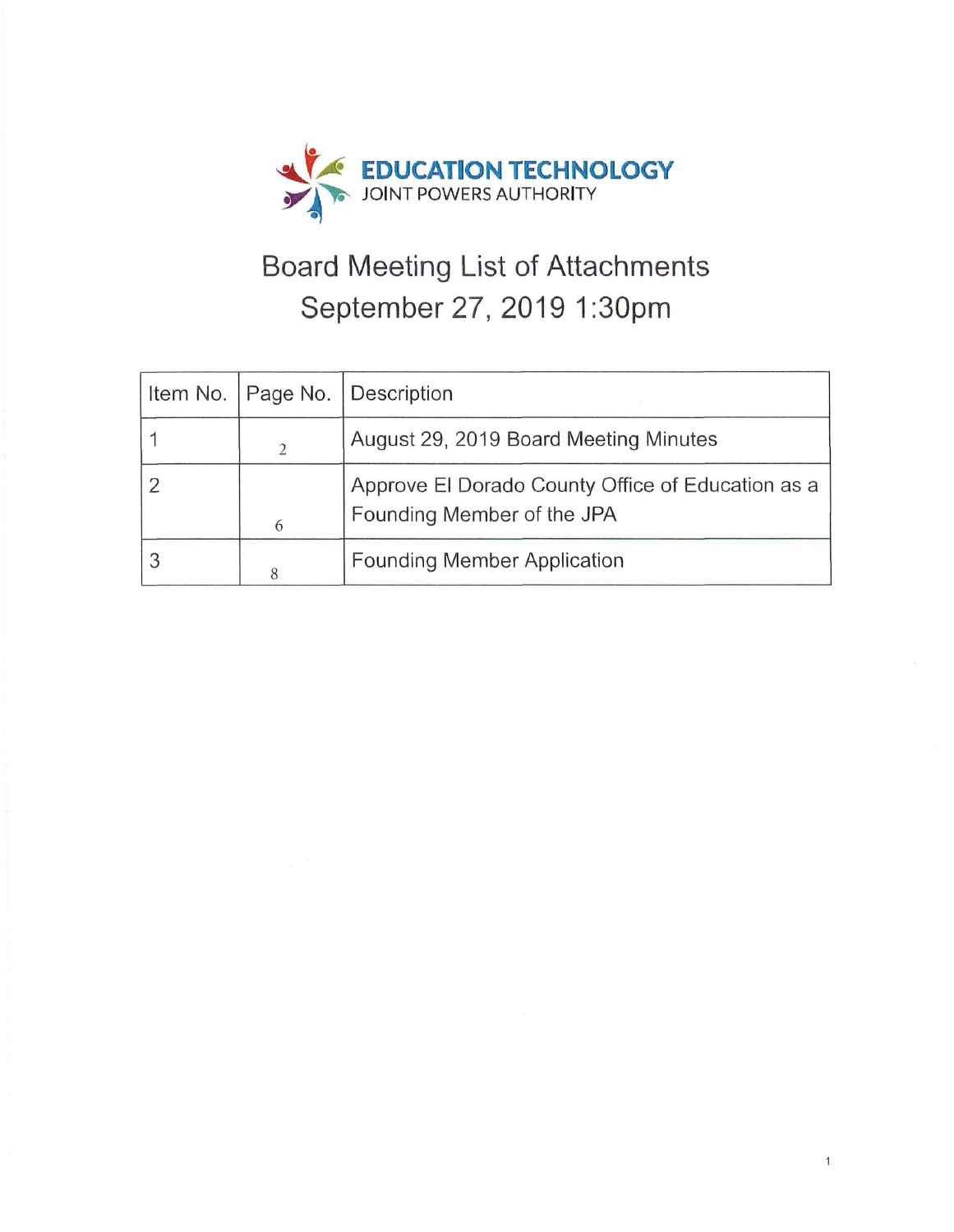## **EDUCATION TECHNOLOGY JOINT POWERS AUTHORITY**

#### **Minutes**

#### **REGULAR MEETING OF THE GOVERNING BOARD**

August 29, 2019 1:00 P.M. Procurement Center 5050 Barranca Parkway Irvine, CA 92604

#### **1. CALL TO ORDER**

Minutes: Brianne Ford called the meeting to order at 1:15 PM.

#### **2. PUBLIC COMMENT**

#### **None.**

Anyone may address the Board on any item that is within the Board's subject matter jurisdiction. However, the Board may not take action on any item not on this agenda except as authorized by Government Code section 54954.2.

#### **3. ROLL CALL**

#### Present:

Brianne Ford with IUSD Michael Johnston with Clovis USD Jeremy Davis with Fullerton SD

#### Present by Telephone:

John Morgan with Capistrano USD as a member of the public

#### **4. APPROVAL OF MINUTES**

**Motion Passed:** Approve the Minutes from the July 30, 2019 Regular Board Meeting.

Passed with a motion by Michael Johnston and a second by Jeremy Davis.

- Yes Brianne Ford
- Yes Jeremy Davis
- Yes Michael Johnston

#### **5. APPROVAL OF AGENDA**

**Motion Passed:** Adopt Agenda, as presented.

Passed with a motion by Michael Johnston and a second by Jeremy Davis.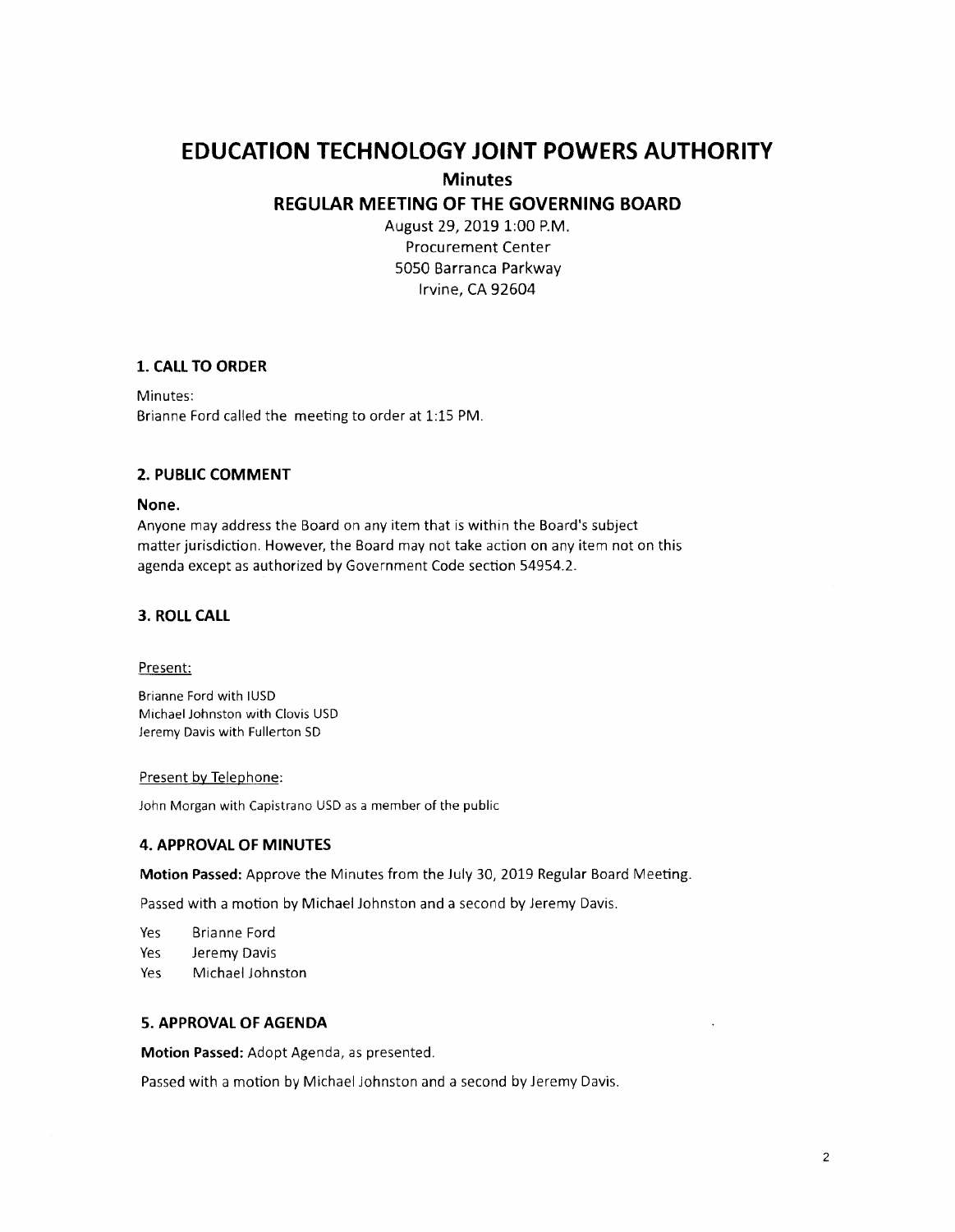Yes Brianne Ford

Yes Jeremy Davis

Yes Michael Johnston

#### **6. ACCEPTANCE OF BOARD MEMBER REPORTS**

Minutes: A CASBO Symposium presentation, Mobile Device Management RFP Proposal review, Magnolia Bid, and status of JPA officers were discussed.

#### **7. ACCEPTANCE OF TREASURER REPORT**

Minutes: The unaudited actuals SACS report and founding member contributions were discussed.

#### **8. ACCEPTANCE OF STANDING REPORTS**

**8.a.** Membership

Minutes: Member outreach and discussions with potential members were discussed.

#### **8.b.** Communications

Minutes: The CETPA conference presentation and vendor booth, the Education Week conference, a newsletter, and a vendor logo page on the website were discussed.

#### **8.c.** Procurement

Minutes: The Mobile Device Management RFP, Assessment RFP, and Learning Management RFP contracts were discussed.

#### **9. ACCEPTANCE OF CONSENT AGENDA**

**9.a. Motion Passed:** Ratify Approval of New Associate Member: Coalinga-Huron Joint Unified School District.

Passed with a motion by Michael Johnston and a second by Jeremy Davis.

Yes Brianne Ford

Yes Jeremy Davis

Yes Michael Johnston

#### **10. OLD BUSINESS**

### **10.a.** FAGEN FRIEDMAN AND FULFROST LLP {F3) PROFESSIONAL SERVICES AGREEMENT

Motion to Table: Approve the Fagen, Friedman & Fulfrost, LLC Professional Services Agreement as attached.

F3 assured the board that founding members and officers are not liable for costs incurred by the JPA, even in the event of a dissolution. F3 will make adjustments to the Professional Services Agreement and present it to the board for approval at a later date.

Motion Tabled with a motion by Michael Johnston and a second by Jeremy Davis.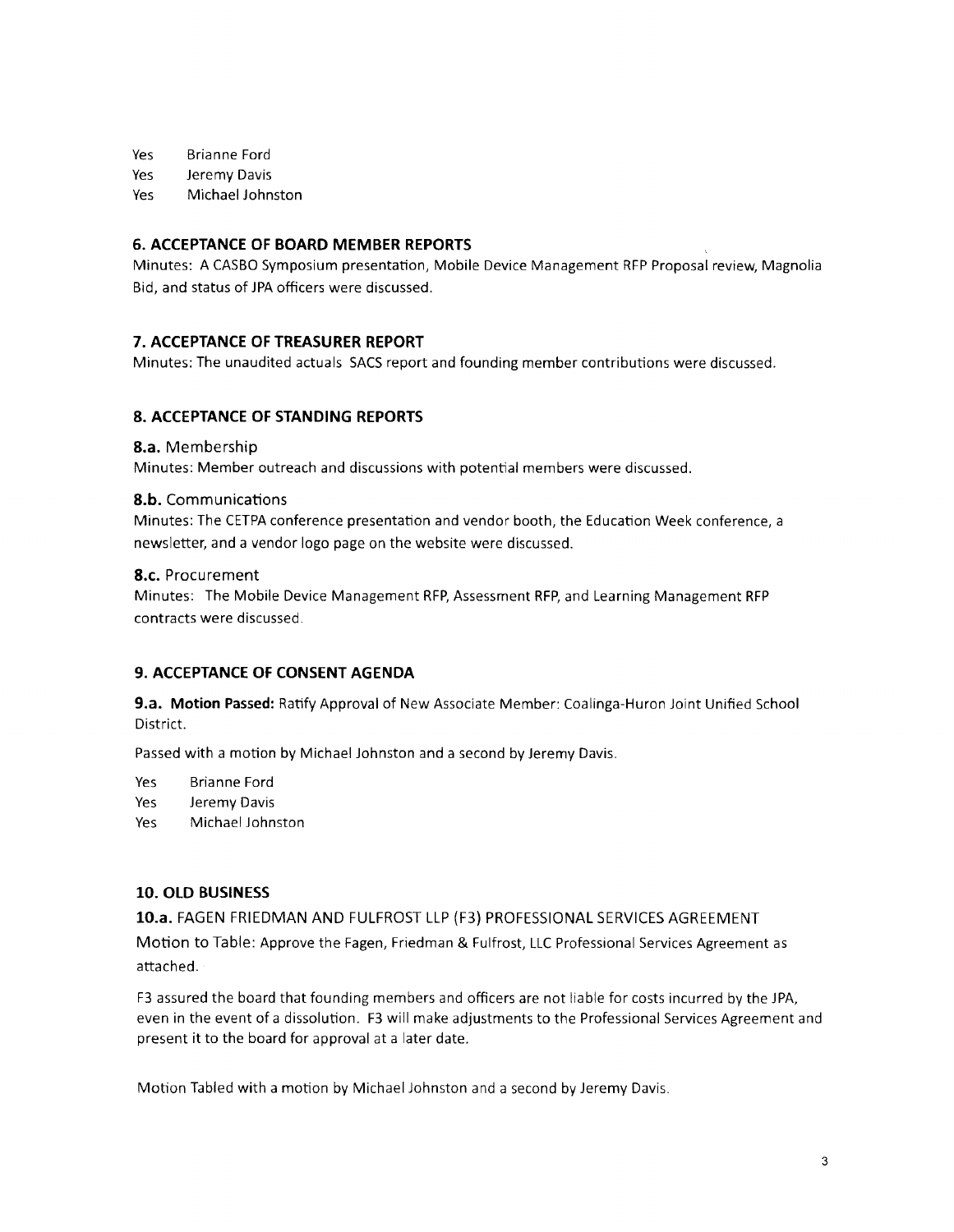Yes Brianne Ford

- Yes Jeremy Davis
- Yes Michael Johnston

#### **11. NEW BUSINESS**

#### **11.a.** APPROVE UNAUDITED ACTUALS SACS REPORT

Motion Passed: Approve the unaudited actuals SACS report as presented, pursuant to California Education Code Section 42100.

Passed with a motion by Michael Johnston and a second by Jeremy Davis.

Yes Brianne Ford

Yes Jeremy Davis

Yes Michael Johnston

#### **11.b.** APPROVE PROCUREMENT OPERATING PROCEDURES

**Motion to Table:** Adopt the Procurement Operating Procedures as presented.

Passed with a motion by Michael Johnston and a second by Jeremy Davis.

Yes Brianne Ford

Yes Jeremy Davis

Yes Michael Johnston

### **11.c.** APPROVE BOARD OPERATING PROCEDURES

**Motion to Table:** Adopt the Board Operating Procedures as revised to reflect "Executive Officer or board members".

Passed with a motion by Michael Johnston and a second by Jeremy Davis.

Yes Brianne Ford

Yes Jeremy Davis

Yes Michael Johnston

### **12. NEW BUSINESS (NON ACTION ITEMS)**

**12.a.** Marketing and Communications Update. Minutes: None.

#### **13. PERSONNEL ITEMS**

Minutes: None.

### **14. REPORT OF EXECUTIVE DIRECTOR AND SPECIAL COMMITTEES OF ADVISORY COUNCIL**  Minutes: None.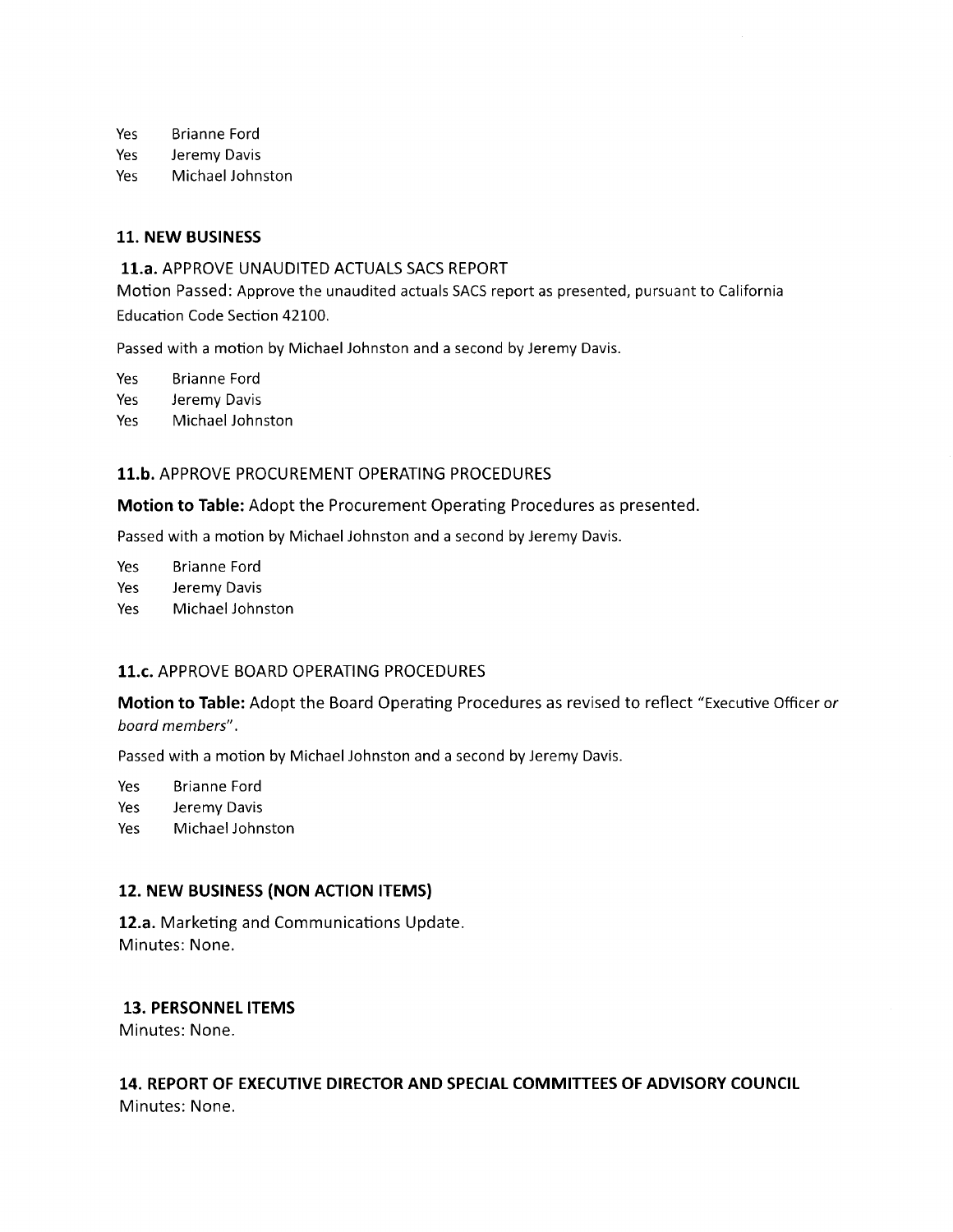#### **15. PRESENTATION OF WRITTEN COMMUNICATIONS**

Minutes: None.

#### **16. SCHEDULING OF NEXT MEETING**

The next Regular Meeting shall be held on September 27, 2019 at 1:30PM at 5050 Barranca Parkway, Irvine, CA 92604, but may be changed at the discretion of the board.

#### **17. ADJOURNMENT**

**Motion Passed:** Adjourn the meeting.

Passed with a motion by Michael Johnston and a second by Jeremy Davis.

 $\mathcal{L}_{\mathcal{A}}$ 

Yes Brianne Ford

Yes Jeremy Davis

Yes Michael Johnston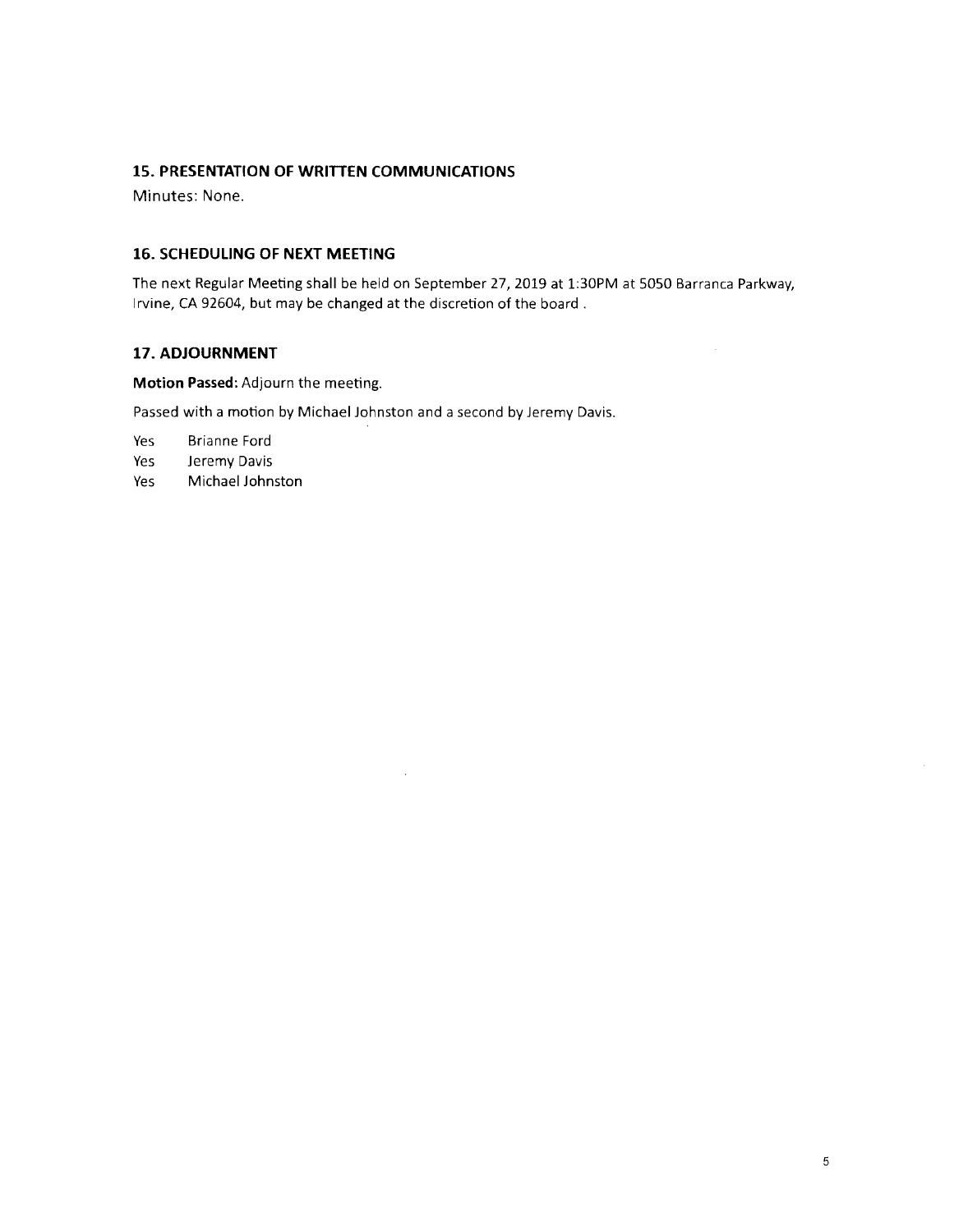

Regular Meeting of the Board of Directors September 27, 2019 1:30 PM IRVINE UNIFIED SCHOOL DISTRICT Procurement Center 5050 Barranca Parkway Irvine, CA 92604

#### Agenda Item: **Approve El Dorado County Office of Education as a Founding Member of the JPA**

Rationale: Pursuant to the Founding Member Procedure approved on April 26, 2019, El Dorado County Office of Education has submitted an application to become a founding member of the JPA. The criteria set for the selection of new founding members is as follows:

> "Size/Scope of the LEA itself, sufficient to increase the potential purchasing power of the JPA.

Specific expertise in the area of technology or purchasing or administrative unit functions that would enhance the JPA operations.

Geographic diversity, specifically with a focus in Northern California/Bay Area, that would assist the JPA in expanding associate membership and therefore purchasing power of the JPA.

LEAs as Founding Members that will support the JPA in creating strategic partnerships that will assist the JPA in expansion of associate membership, e.g. CASBO, CCSESA, ACSA, CETPA.

County Office as Founding Member, would be considered if it enhances expanding associate membership and/or brings additional expertise in the area of technology, purchasing, or administrative unit functions that would enhance the JPA operations.

An LEA under consideration as a Founding Member should be able to demonstrate a strong working relationship with Business and IT and Purchasing, with CBO, IT, and Purchasing leadership in support of the LEA becoming a founding member. An LEA will demonstrate the ability to support the JPA in developing key partnerships that will grow the associate membership of the JPA and expand the purchasing power of the JPA."

El Dorado COE meets the criteria by creating a County Office of Education presence and by its commitment to the outreach of other County Offices of Education and the California County Superintendents Educational Services Association (CCSESA). El Dorado COE is also committed to expanding the associate membership by engaging in outreach to Northern California districts.

Ed Tech JPA/Ford/Bennett Board Agenda September 27, 2019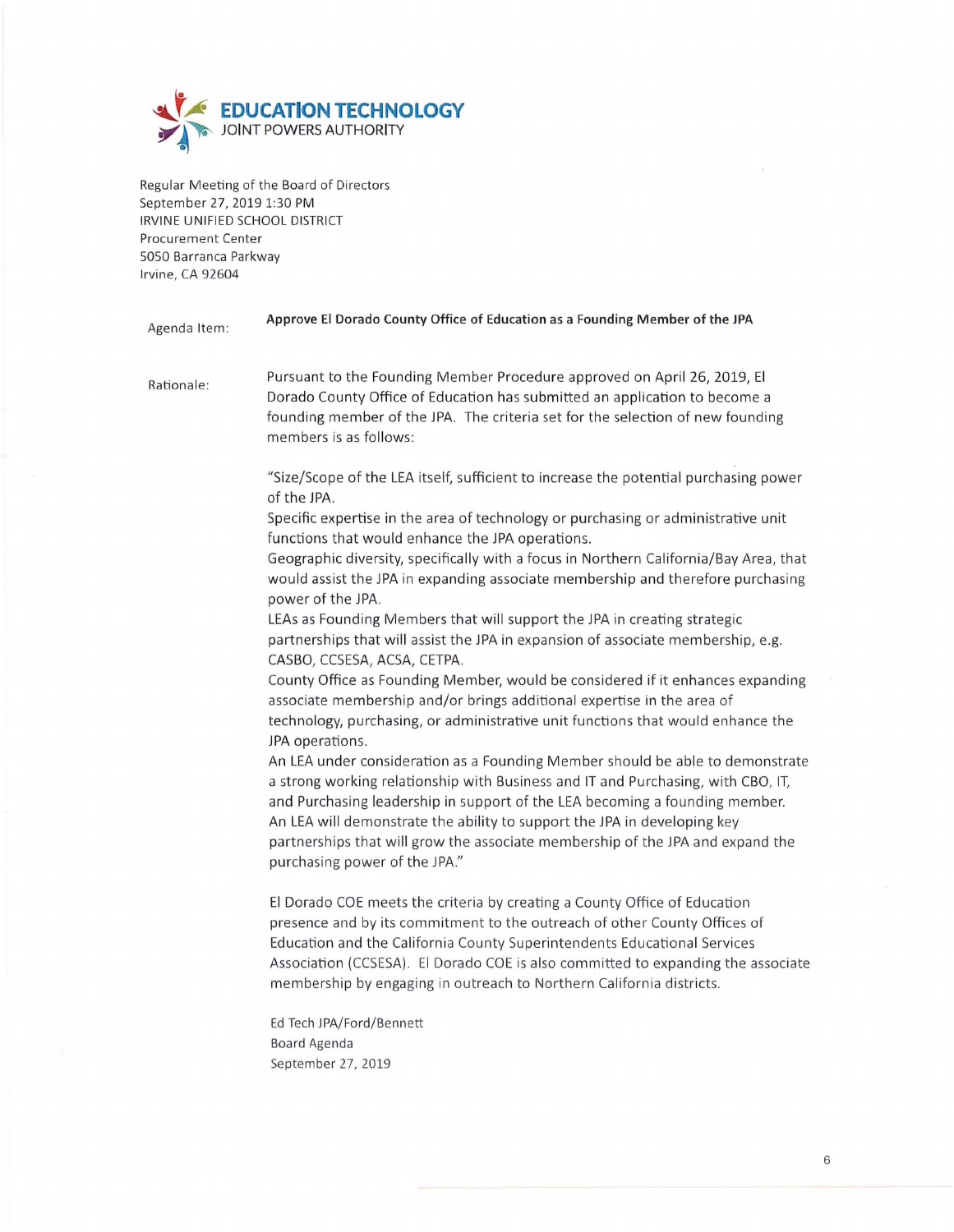

Financial Impact: Initia l found member contribution of \$10,000.00

Recommended Motion: Approve El Dorado County Office of Education as a Founding Member of Education JPA.

Quick Summary/ Abstract: Approve El Dorado County Office of Education as a Founding Member of Education JPA.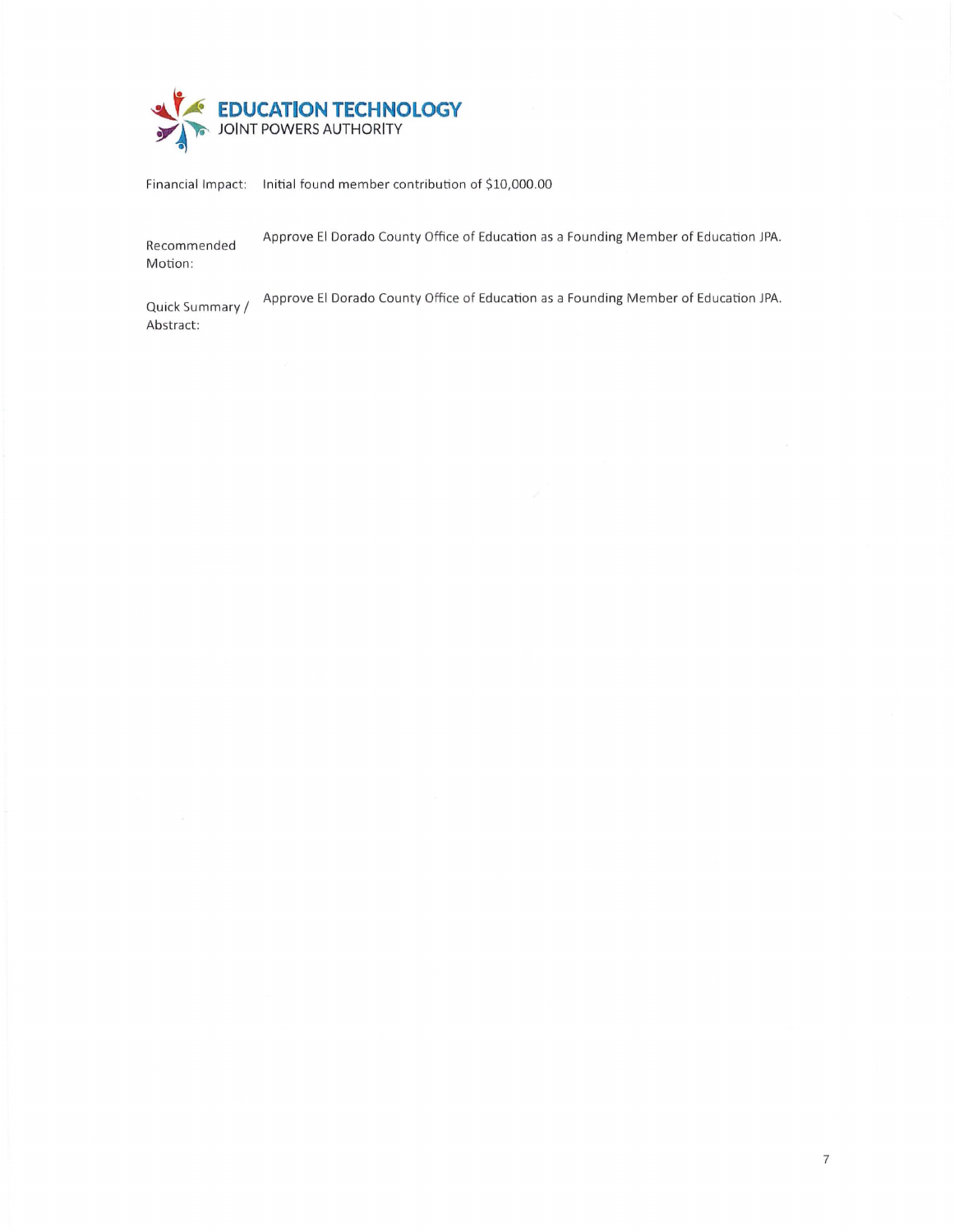## 5755

#### Education Technology JPA **Founding Member Application**

Name of Organization: El Dorado County Office of Education

Full Name of Designated Representative: Dr. Ed Manansala

Title: County Superintendent of Schools

Email of Primary Contact: emanansala@edcoe.org

Street Address: 6767 Green Valley Road

City: Placerville State: CA Zip: 95667 Phone:.530-295-2229 Fax: 530-642-1832

Type of Public Agency as defined by Government Code Section 6500 et seq.:

 $\frac{1}{|X|}$ Public School District

County Office of Education

Community College District

County Office of De<br>
Community College<br>
If "Other," please specify: Other Public Agency

CDS Code:09- l 0090-0000000

1 Please tell us why your Organization is interested in becoming a Founding Member of the Ed Tech JPA.

The El Dorado County Office of Education (EDCOE) is interested in becoming a Founding Member of the Ed Tech JPA for four reasons.

- 1. EDCOE is a regional leader and influencer throughout California both through our support of our 15 local school districts and our Charter SELPA work that spans throughout the state with over 250 partnering LEA's.
- 2. The Ed Tech JPA will benefit rural school districts and rural county offices of education with increased purchasing power and time savings for our rural LEAs. EDCOE is a leader in the rural educational setting.
- 3. EDCOE is u technology innovator and leader. The Ed Tech JPA wilt allow the sharing of promising practices, innovations and cost savings. EDCOE will be an active leader and partner in this process.
- 4. The strong vetting process outlined in the JPA documents will assist our districts and partners to purchase software that aligns with best practices around student engagement and privacy.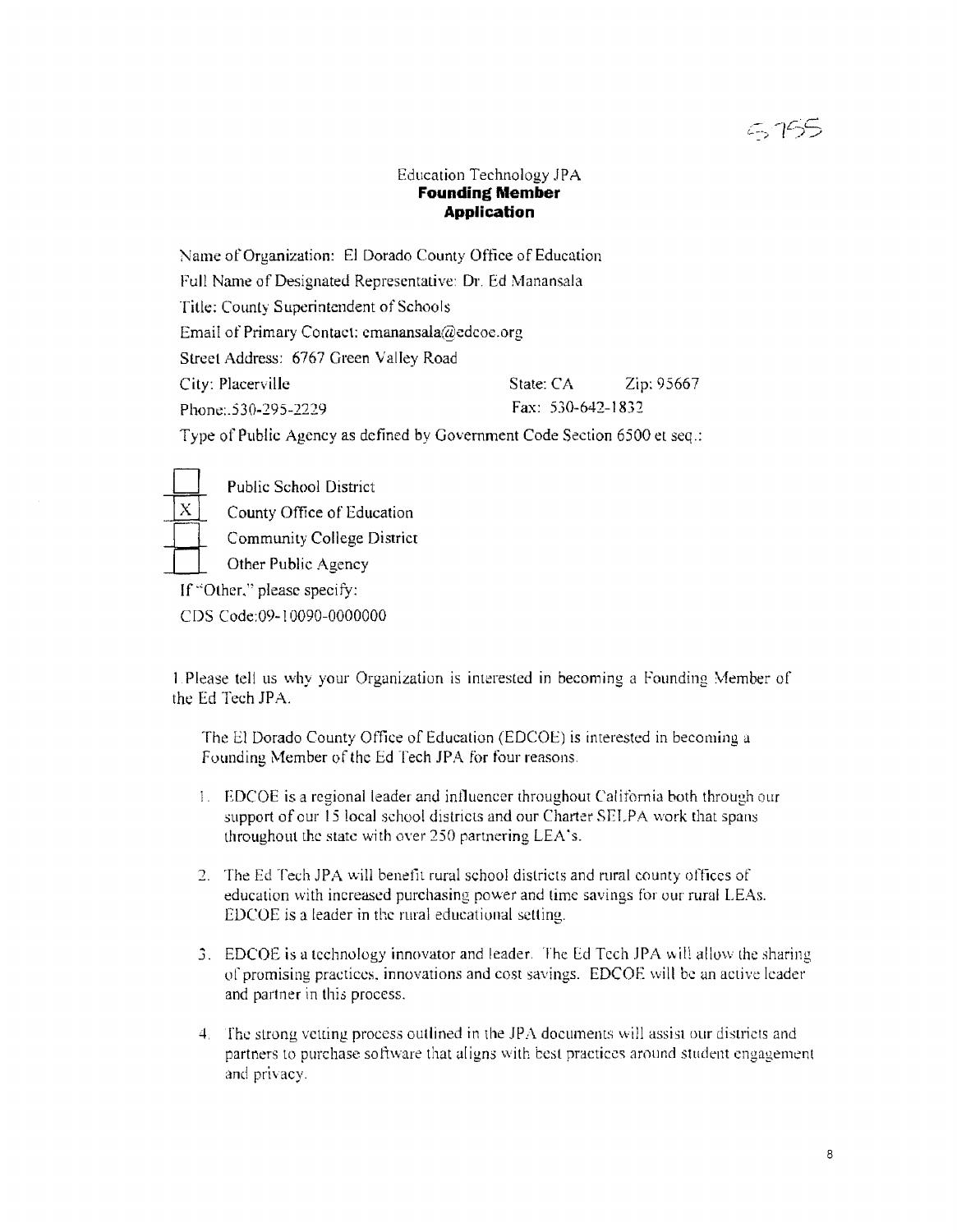2. Describe the expertise your Organization will contribute to the Ed Tech JPA in the area of technology, purchasing, and/or other areas of support.

The El Dorado County Office of Education will bring the following expertise to the Ed Tech JPA.

- 1. Product purchasing and consortiums are a common practice EDCOE. The process of designing and leveraging these frameworks wi II be shared with the EdTEch JPA members.
- 2. The EDCOE IT department is the leader in providing and supporting Chromebooks and the associated applications within the juvenile justice system with incarcerated and adjudicated youth. Districts throughout the state continue lo contact EDCOE for consulting and support in this area.
- 3. EDCOE has great expertise in the distribution. management and support of wireless systems throughout the county.
- 4. EDCOE offers a great variety of services ranging from network infrastructure support to database and website development.

3. The success of the Ed Tech JPA is dependent upon the growth of our Associate Membership and the combined purchasing power that will leverage pricing for JPA members. Describe how your Organization will assist the JPA in growing our Associate Membership.

EDCOE will assist in growing the JPA by presenting the JPA to neighboring county offices of education, the local districts as well as our Charter SELPA partners. EDCOE staff will also assist with professional presentations regarding the benefits of associate memberships in the JPA.

4. The success of the Ed Tech JPA will be dependent upon building partnerships with other educational support agencies, e.g. CASBO. CCSESA. ACSA. CETPA. Describe how your agency can assist the JPA in building these partnerships.

The El Dorado County Office of Education leadership team members are actively involved is organizations such as CASBO. CCSESA. ACSA. CETPA. BASC, CISC, SEACO. etc. Additionally EDCOE has strong partnerships with Pivot Learning Partners. West Ed. PACE and the University of Washington. EDCOE is committed to leveraging partnerships to positively impact schools and districts.

5.A successful Founding Member will demonstrate an organizational commitment to making the  $JPA$  a success. Specifically, we believe that the technology, purchasing, and business office must be dedicated to the success of the JPA. Describe how your Organization has aligned these departments in support of becoming a Founding Member.